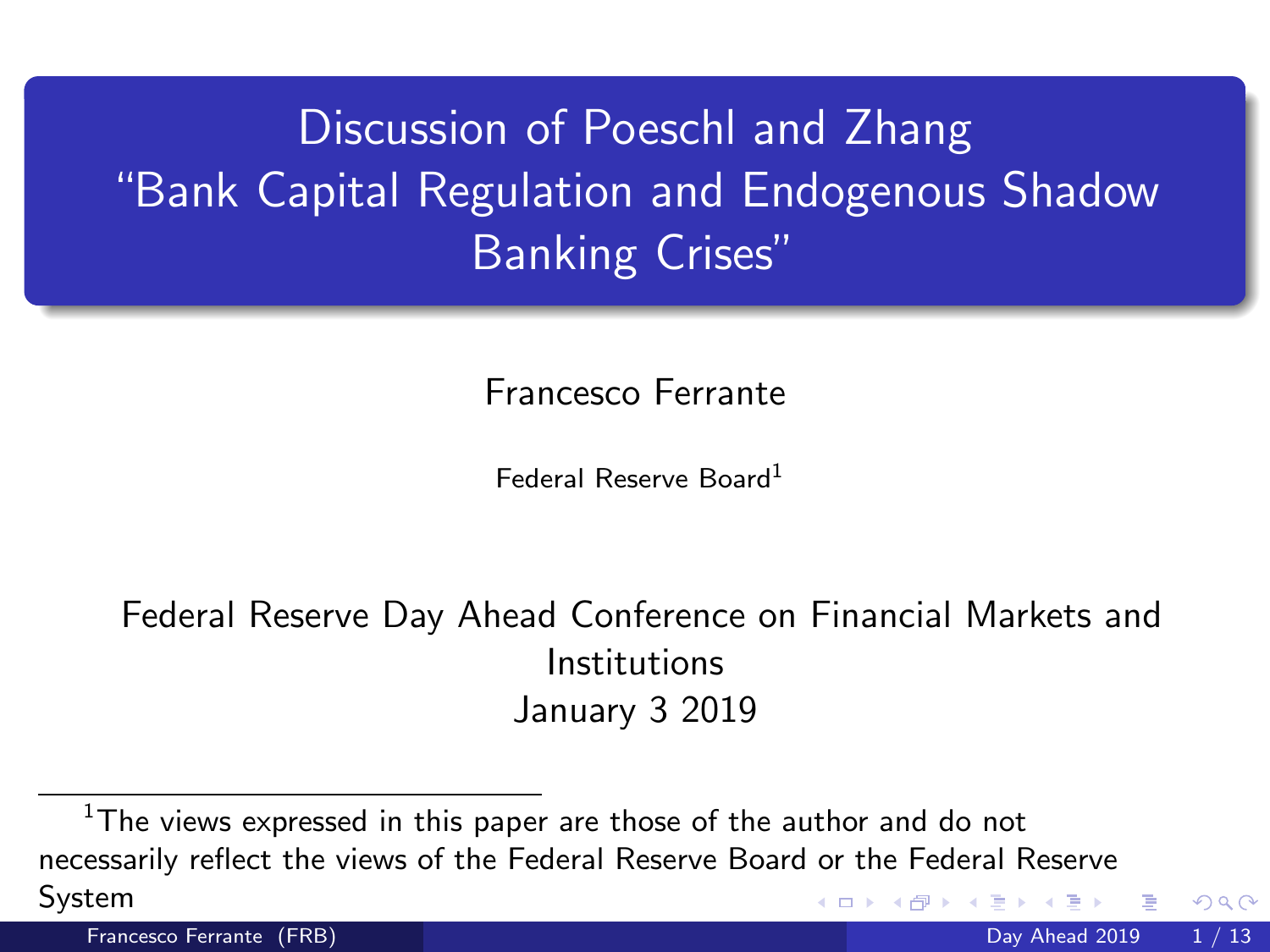# Overview of GKP Papers

Model based on several papers by Gertler, Kiyotaki and Prestipino (GKP)

э

**K ロ ▶ K 何 ▶**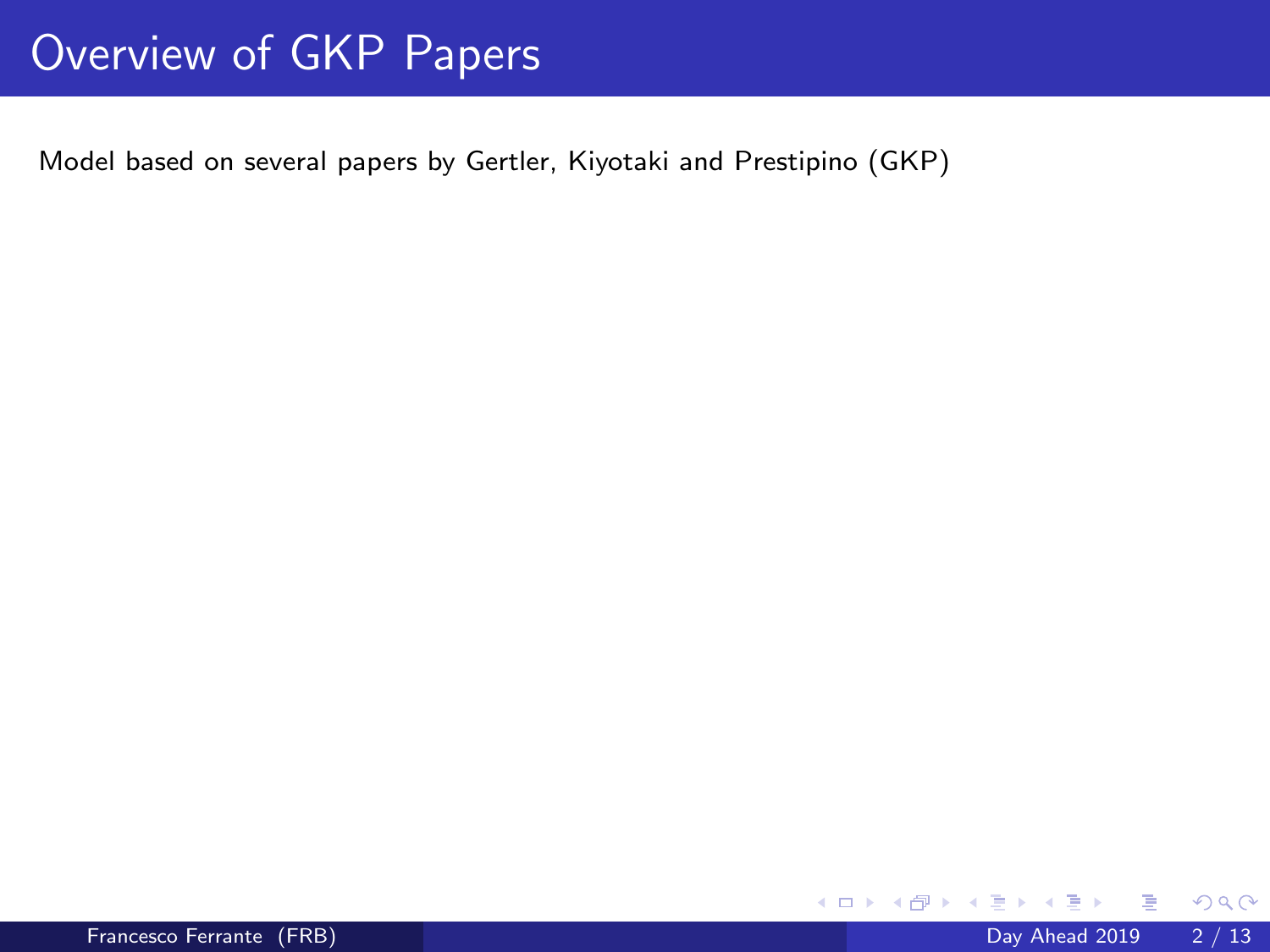# Overview of GKP Papers

Model based on several papers by Gertler, Kiyotaki and Prestipino (GKP)

- **1 GK 2015 (AER)-(Perfect Foresight):** 
	- DSGE model to study macro effects of bank runs
	- Runs unanticipated or following ad hoc sunspot probability function

4 0 8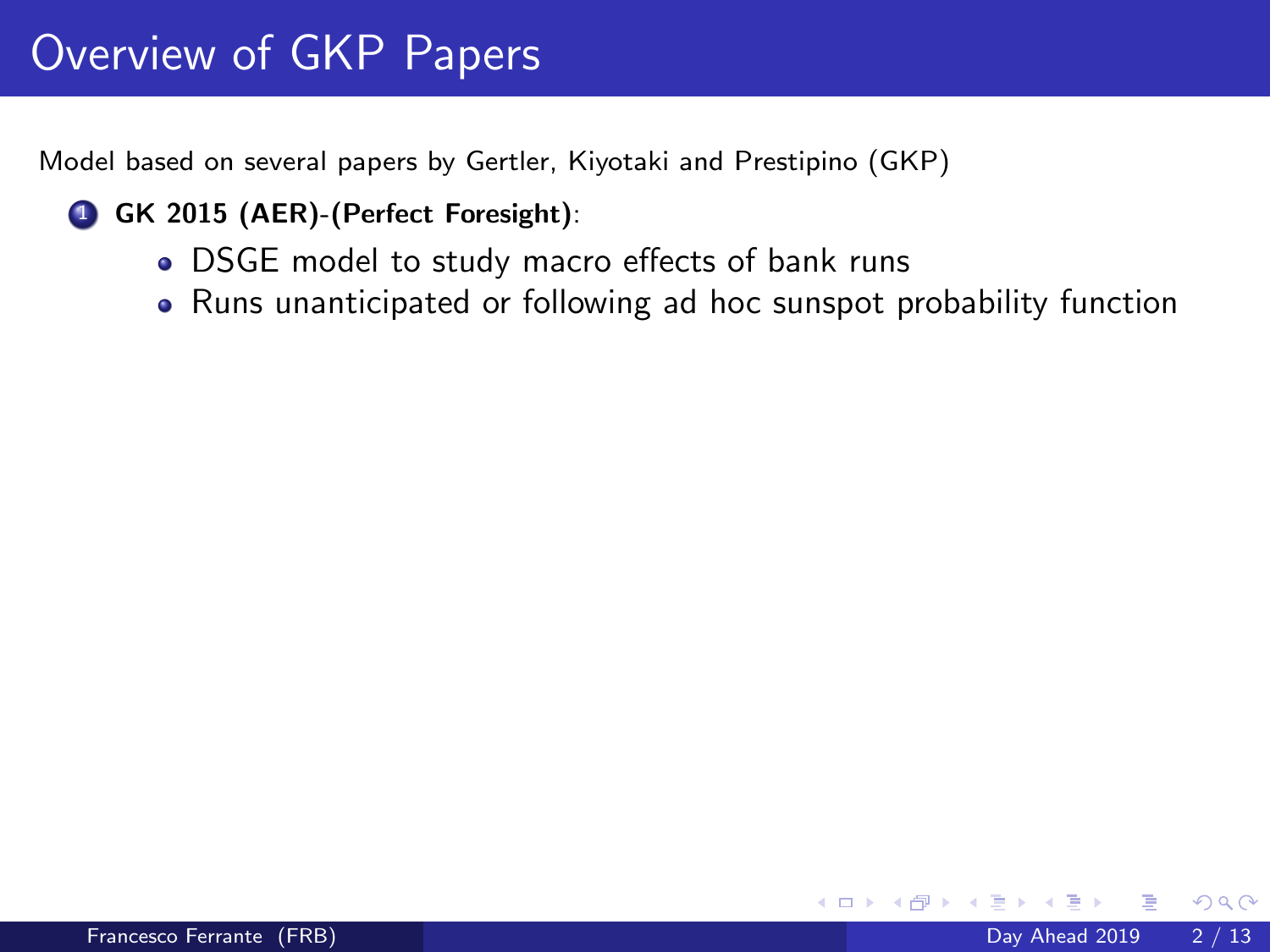Model based on several papers by Gertler, Kiyotaki and Prestipino (GKP)

- **1 GK 2015 (AER)-(Perfect Foresight):** 
	- DSGE model to study macro effects of bank runs
	- Runs unanticipated or following ad hoc sunspot probability function
- 2 GKP 2016a (Macro Handbook)-(Perfect Foresight):
	- DSGE model with runs on shadow banks
	- Anticipated runs with reduced form sunspot probability function

4 0 8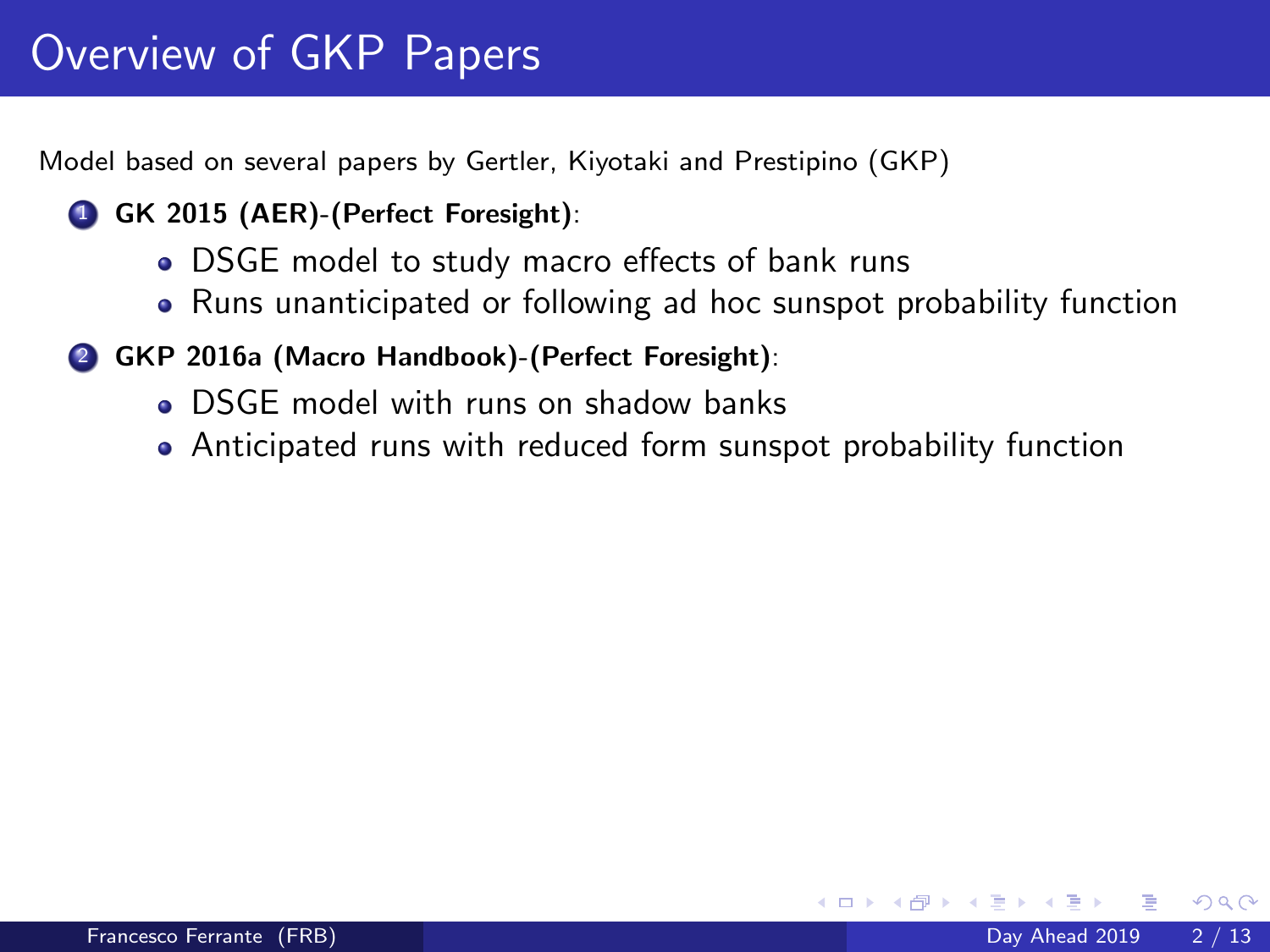Model based on several papers by Gertler, Kiyotaki and Prestipino (GKP)

- **1 GK 2015 (AER)-(Perfect Foresight):** 
	- DSGE model to study macro effects of bank runs
	- Runs unanticipated or following ad hoc sunspot probability function
- 2 GKP 2016a (Macro Handbook)-(Perfect Foresight):
	- **.** DSGE model with runs on shadow banks
	- Anticipated runs with reduced form sunspot probability function
- 3 GKP 2016b (AER,P&P)-(Global):
	- Model with occasional constraints and endogenous run probability
	- Fluctuations in run prob. driven by fundamentals
- 4 GKP 2018 (WP)-(Global):
	- **•** quantitative New-Keynesian DSGE model, endogenous run prob.
	- model matches business cycles, Great Recession, and boom-busts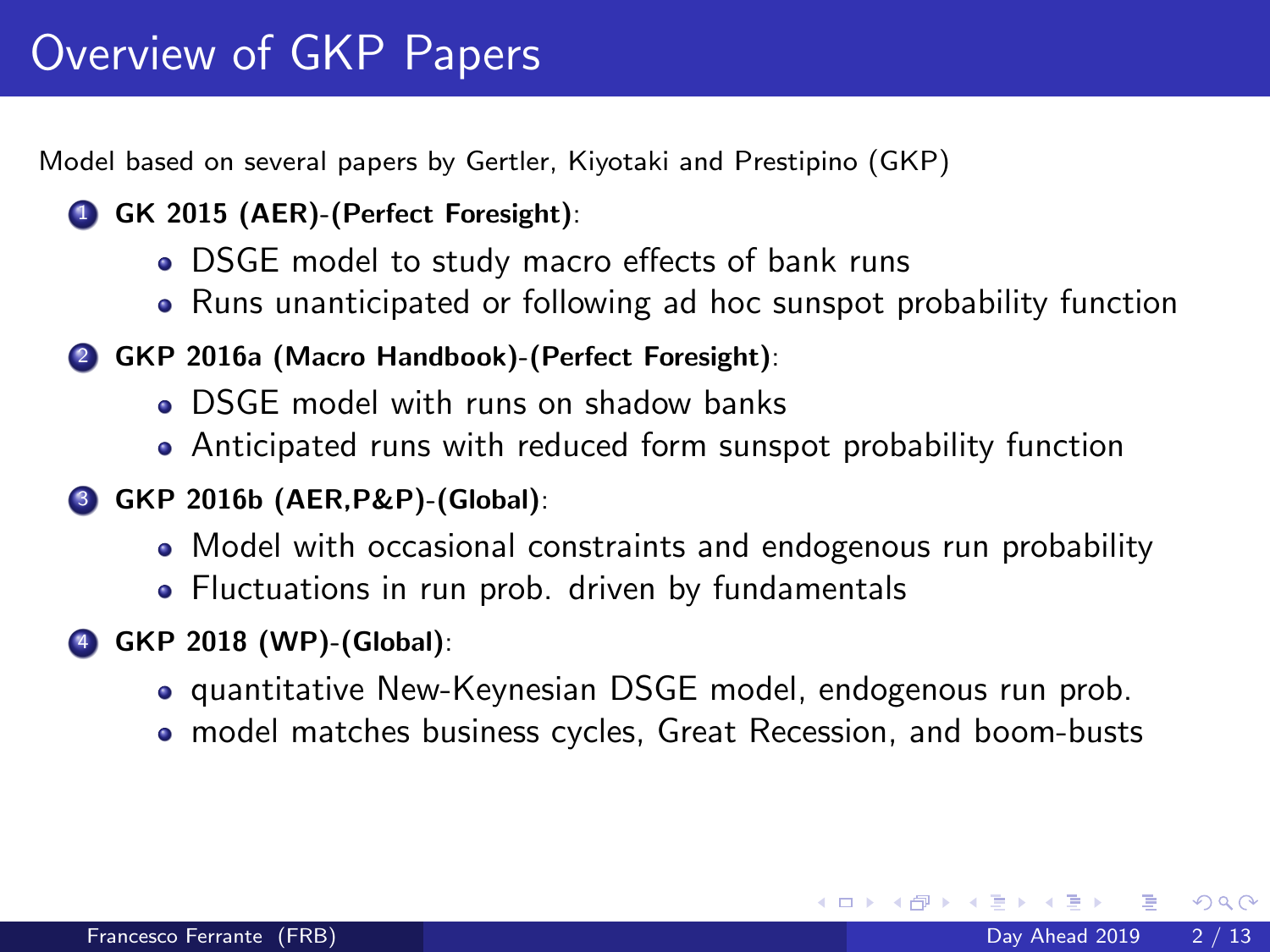Model based on several papers by Gertler, Kiyotaki and Prestipino (GKP)

- **1 GK 2015 (AER)-(Perfect Foresight):** 
	- DSGE model to study macro effects of bank runs
	- Runs unanticipated or following ad hoc sunspot probability function
- 2 GKP 2016a (Macro Handbook)-(Perfect Foresight):
	- **DSGE** model with runs on shadow banks
	- Anticipated runs with reduced form sunspot probability function
- 3 GKP 2016b (AER,P&P)-(Global):
	- Model with occasional constraints and endogenous run probability
	- Fluctuations in run prob. driven by fundamentals
- 4 GKP 2018 (WP)-(Global):
	- quantitative New-Keynesian DSGE model, endogenous run prob.
	- model matches business cycles, Great Recession, and boom-busts

Paper by Poeschl and Zhang (2018) combines 2 and 3

 $\Omega$ 

**K ロ ト K 何 ト K**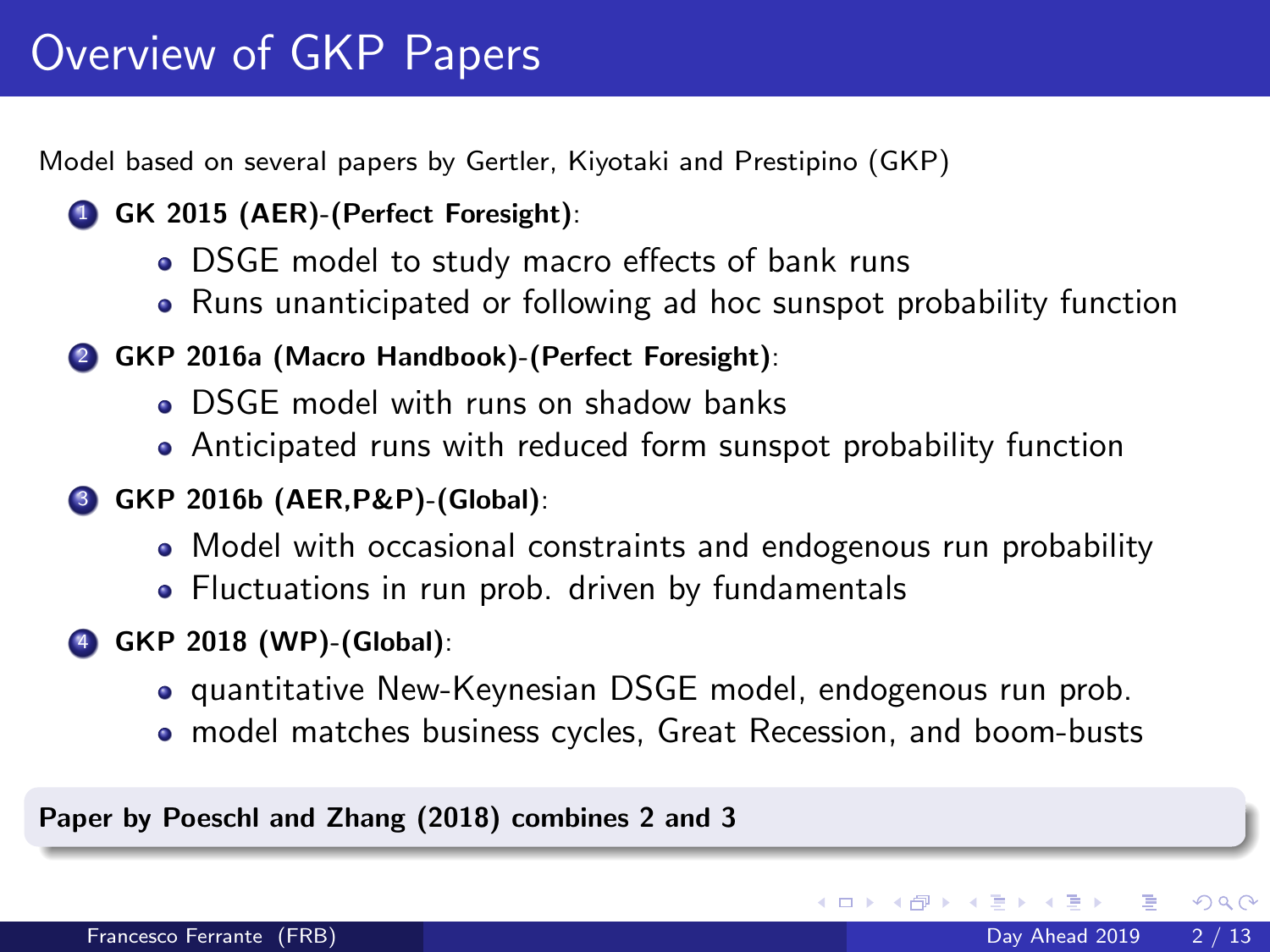- Same setup of GKP (2016a)
	- Capital can be held by 3 agents with **different efficiency**: households (high inefficiency), retail banks (RB) (medium inefficiency), shadow banks (SB) (no inefficiency)
	- Financial structure: Households lend to RBs who lend to SBs
	- Agency problem limits borrowing and introduce role for banks' net worths as relevant state variables
	- Run on SBs: equilibrium with RBs not rolling over SBs debt and absorbing their capital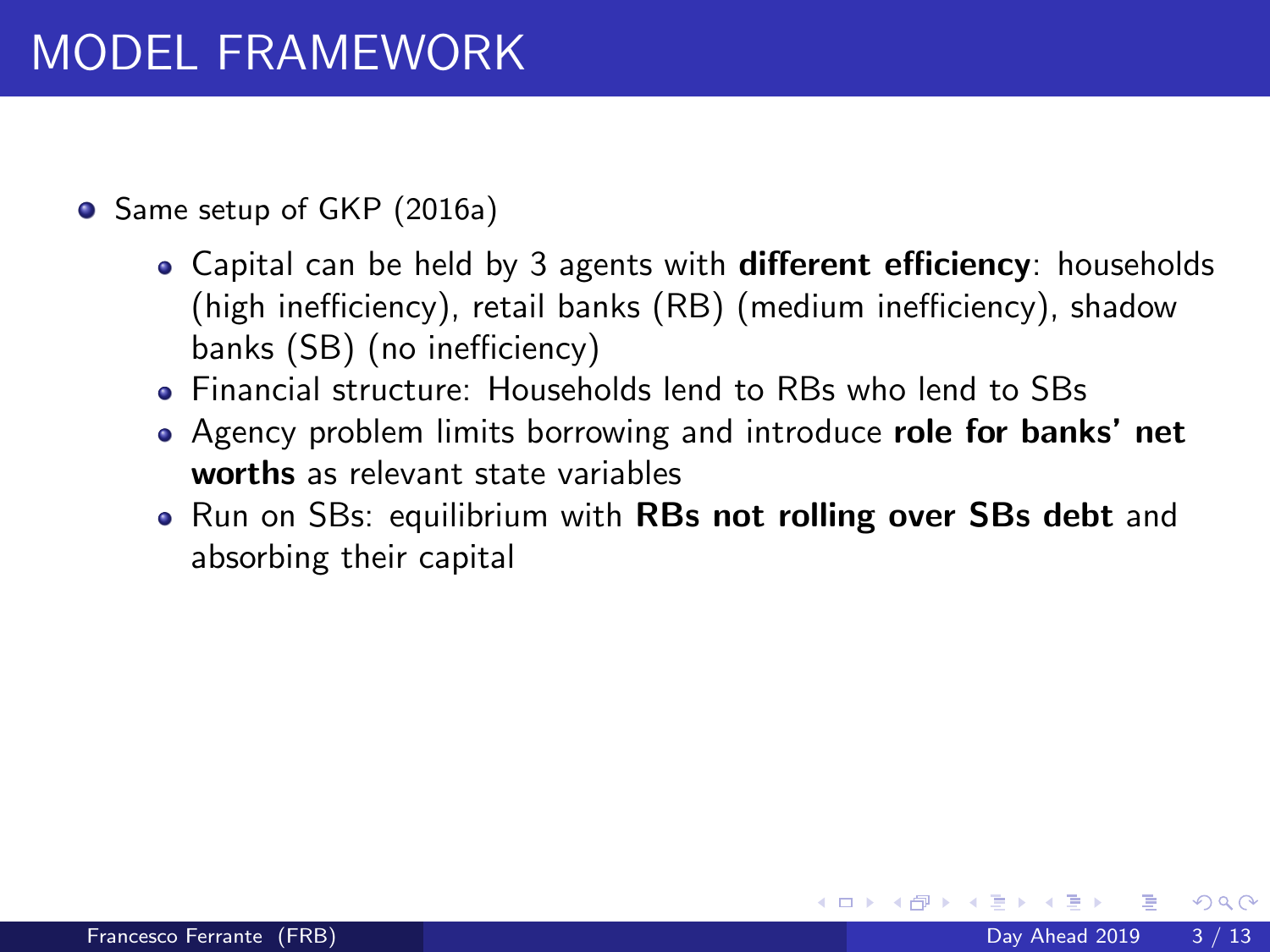- Same setup of GKP (2016a)
	- Capital can be held by 3 agents with **different efficiency**: households (high inefficiency), retail banks (RB) (medium inefficiency), shadow banks (SB) (no inefficiency)
	- Financial structure: Households lend to RBs who lend to SBs
	- Agency problem limits borrowing and introduce role for banks' net worths as relevant state variables
	- Run on SBs: equilibrium with RBs not rolling over SBs debt and absorbing their capital
- New elements introduced by Poeschl and Zhang (2018) (PZ):
	- **1** Capital accumulation
	- 2 Global solution
	- <sup>3</sup> Endogenous run probability
	- Additional regulatory constraints on banks' leverage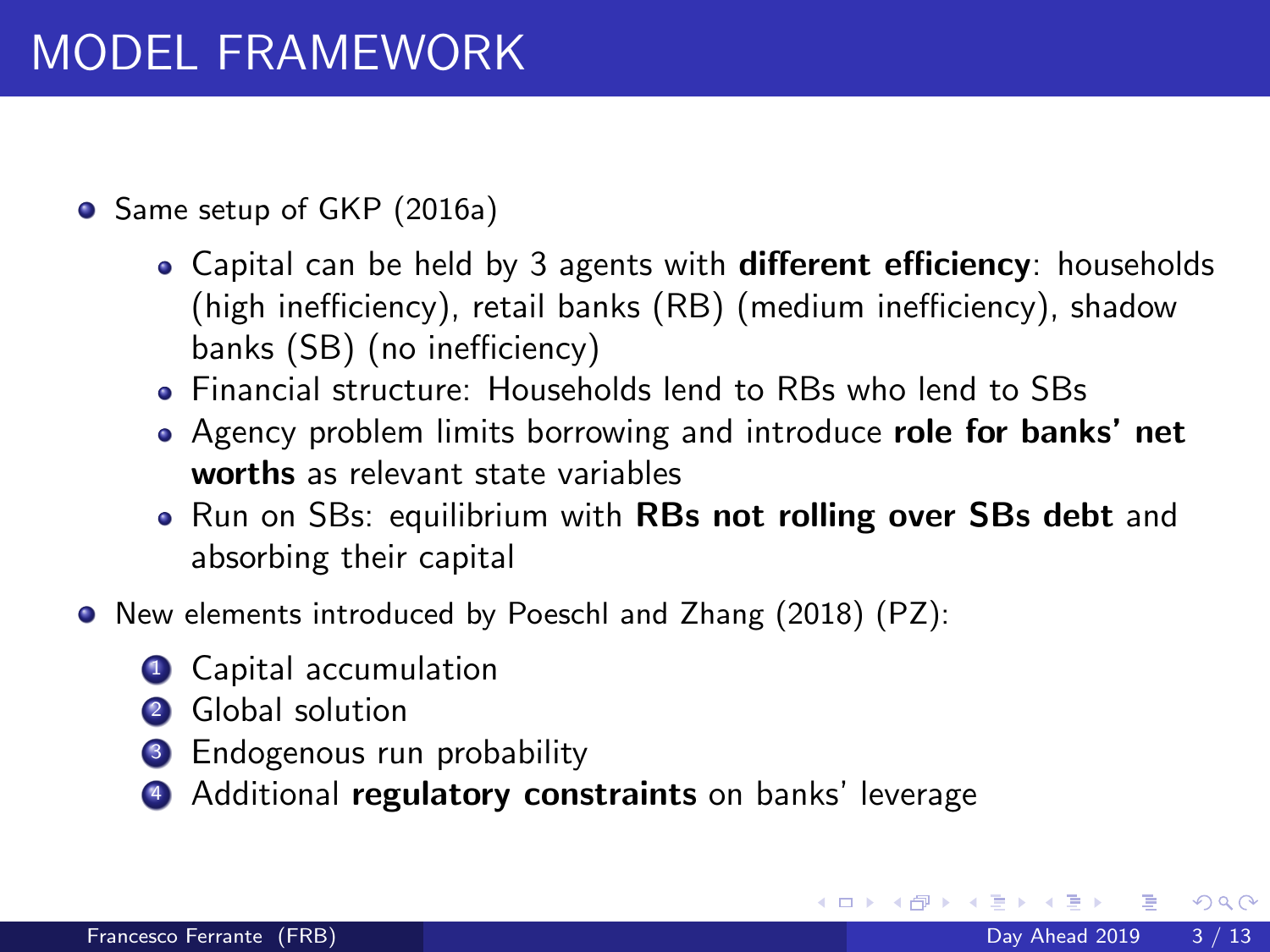#### MAIN RESULTS:

- Paper focuses on run externality: agents don't internalize impact on run probability
- **Paper quantifies welfare cost of runs on SBs: mainly come from expectation of** run episodes
- A tighter regulatory leverage constraint on RBs
	- **Decreases run probability**  $(p^R)$  despite two opposing forces
		- Better capitalized RBs can absorb more capital from SBs in run equilibrium  $\Rightarrow$   $\rho^R \downarrow$
		- <code>SB</code> leverage increases (*spillover effect*)  $\Rightarrow$   $\rho^R$   $\uparrow$
	- Outside of run this policy decreases the capital stock
	- Total effect on welfare is negative
- A tighter leverage constraint on **BOTH** RBs and SBs
	- Can eliminate spillover effect and **decrease further**  $\rho^R$
	- Causes even larger welfare losses

 $QQ$ 

メロト メ都 トメ ヨ トメ ヨ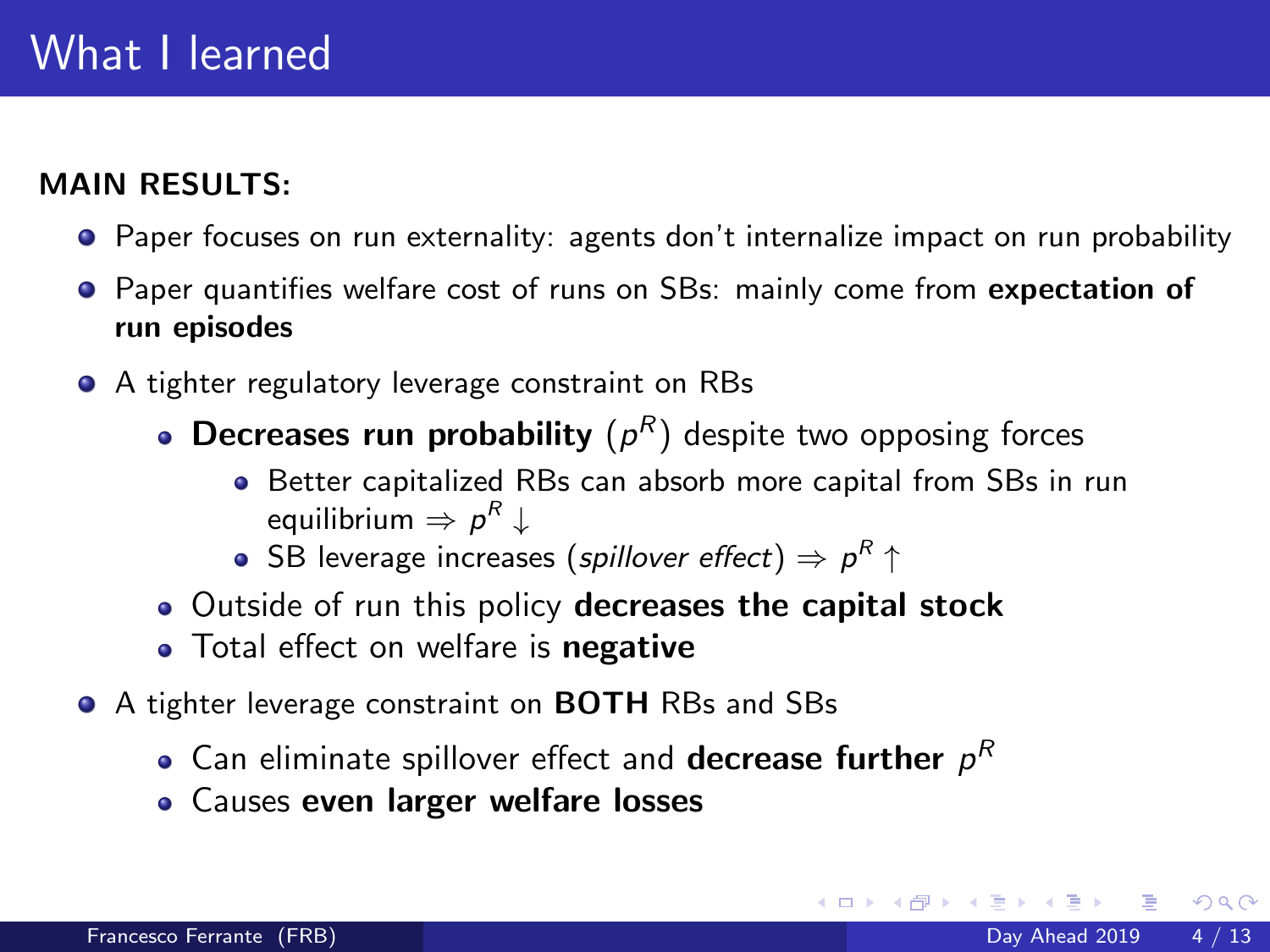Very relevant and ambitious paper: interaction between RBs regulatory constraint, SBs leverage and run probability is novel

4 0 8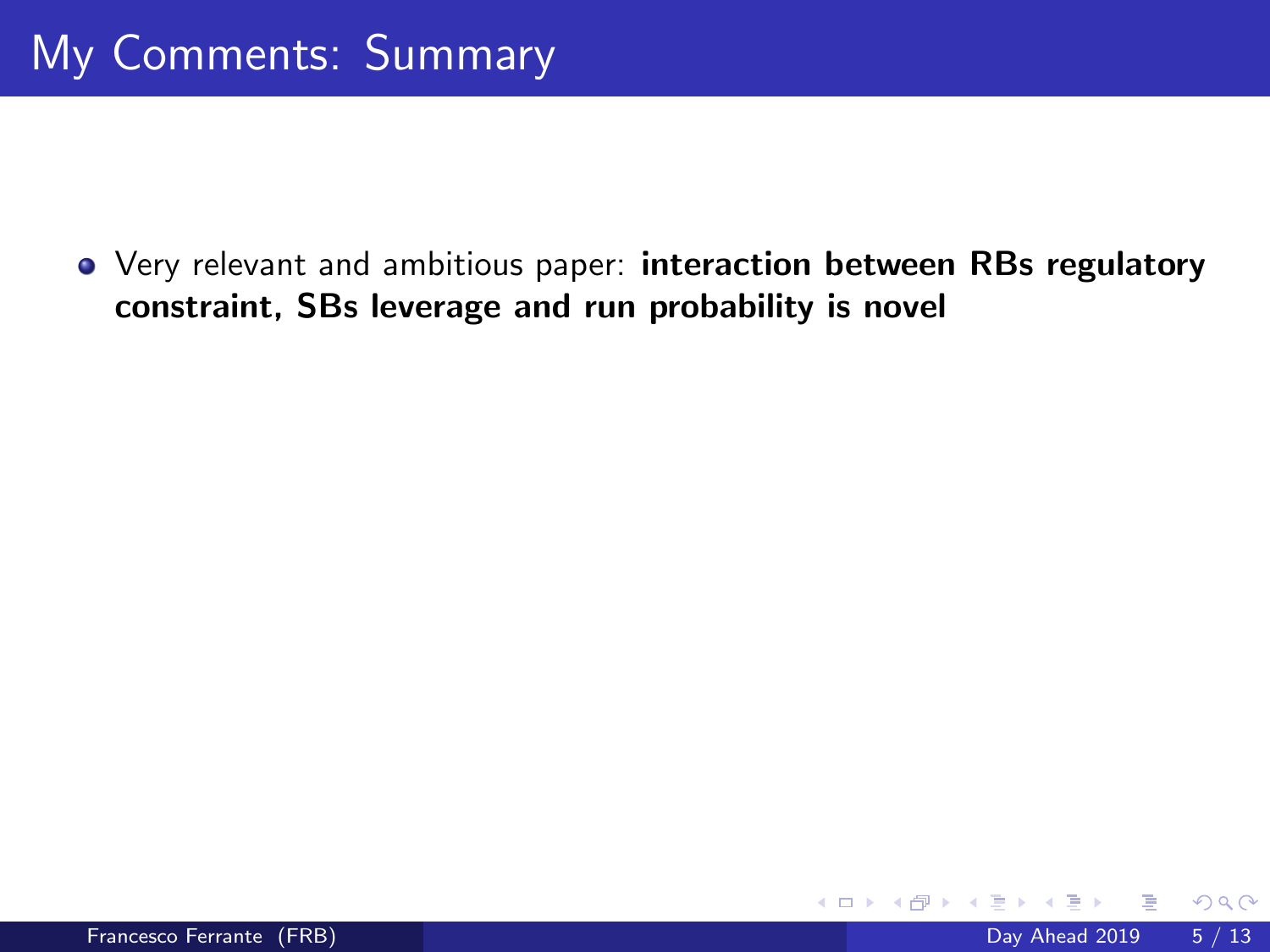- Very relevant and ambitious paper: interaction between RBs regulatory constraint, SBs leverage and run probability is novel
- **A** Main Comments
	- **1** Run probability and exogenous shocks
		- Assumptions on sunspot probability and default cost might not be best way to model endogenous run probability
		- Would like to learn more about financial amplification in the model
	- <sup>2</sup> MacroPru experiments
		- It would be great if authors could find a policy that reduces run occurrence AND improves welfare
		- Analize alternative types of MacroPru policies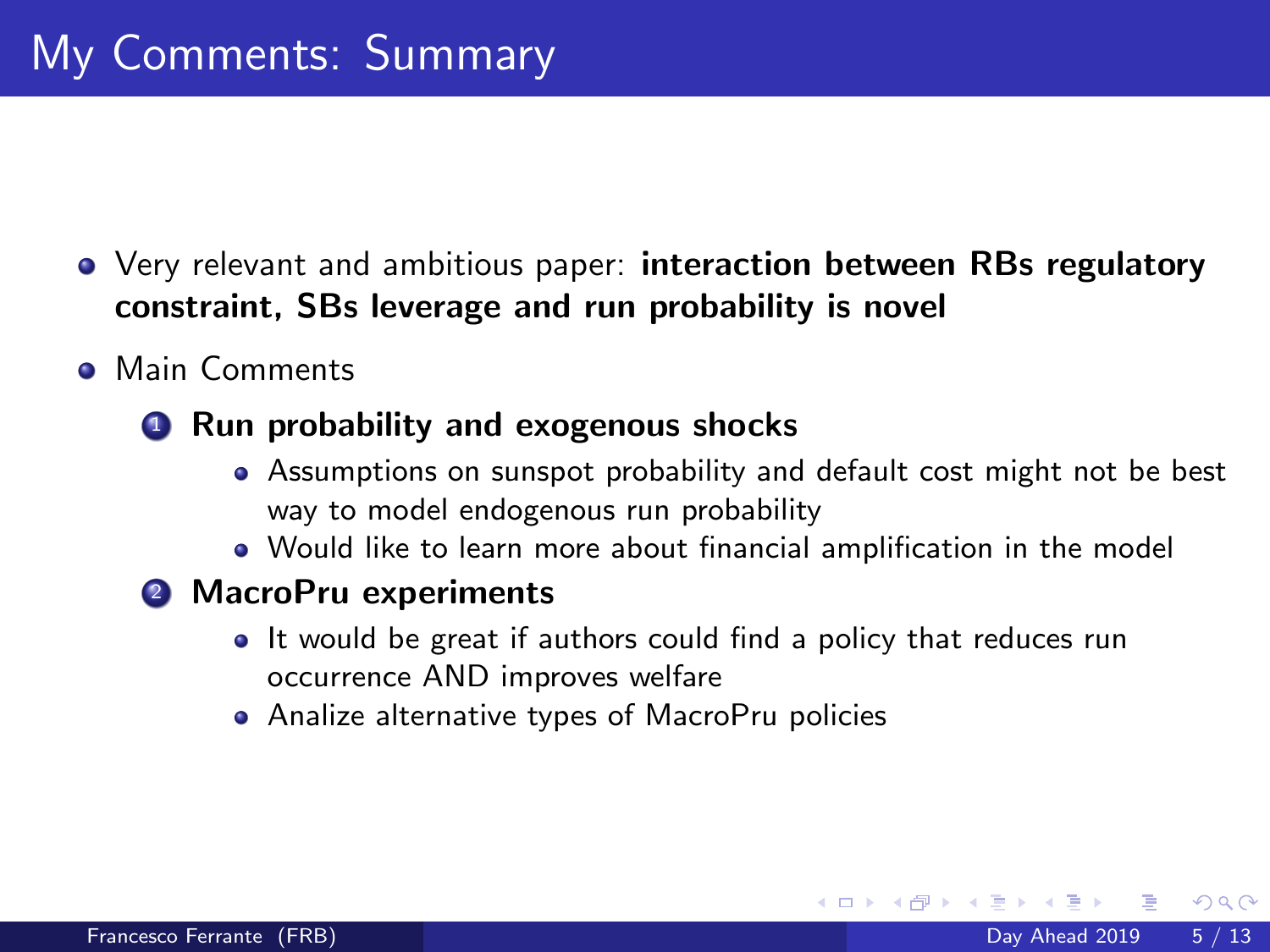In GKP 2016b and GKP 2018 the endogenous run probability works as follows:

• The recovery rate on bank lending is

$$
x_t^*(Z_t) = \frac{R_{A,t}^*(Z_t)}{R_t} \frac{\phi_{t-1}}{\phi_{t-1} - 1}
$$

where  $\phi$  is leverage and  $Z_t$  are real shocks (TFP or capital quality)

- Define  $\bar{Z}_t$  such that  $x_t^*(\bar{Z}_t) = 1$
- A run equilibrium exists iff  $x_t^*(Z_t) < 1$  that is iff  $Z_t < \bar{Z}_t$
- A run occurs if a run equilibrium exists AND a sunspot occurs (wprob  $\chi$ )
- $\bullet$  Expected probability of run at time  $t+1$  is given by

$$
E_t(p_{t+1}^R) = \chi \cdot prob[Z_{t+1} < \bar{Z}_{t+1} | Z_t]
$$

- $p_t^R$  driven by changes in probability of existence of run equilibrium
- **•** Run lasts only one period

 $200$ 

**K ロ ト K 何 ト K ヨ ト K**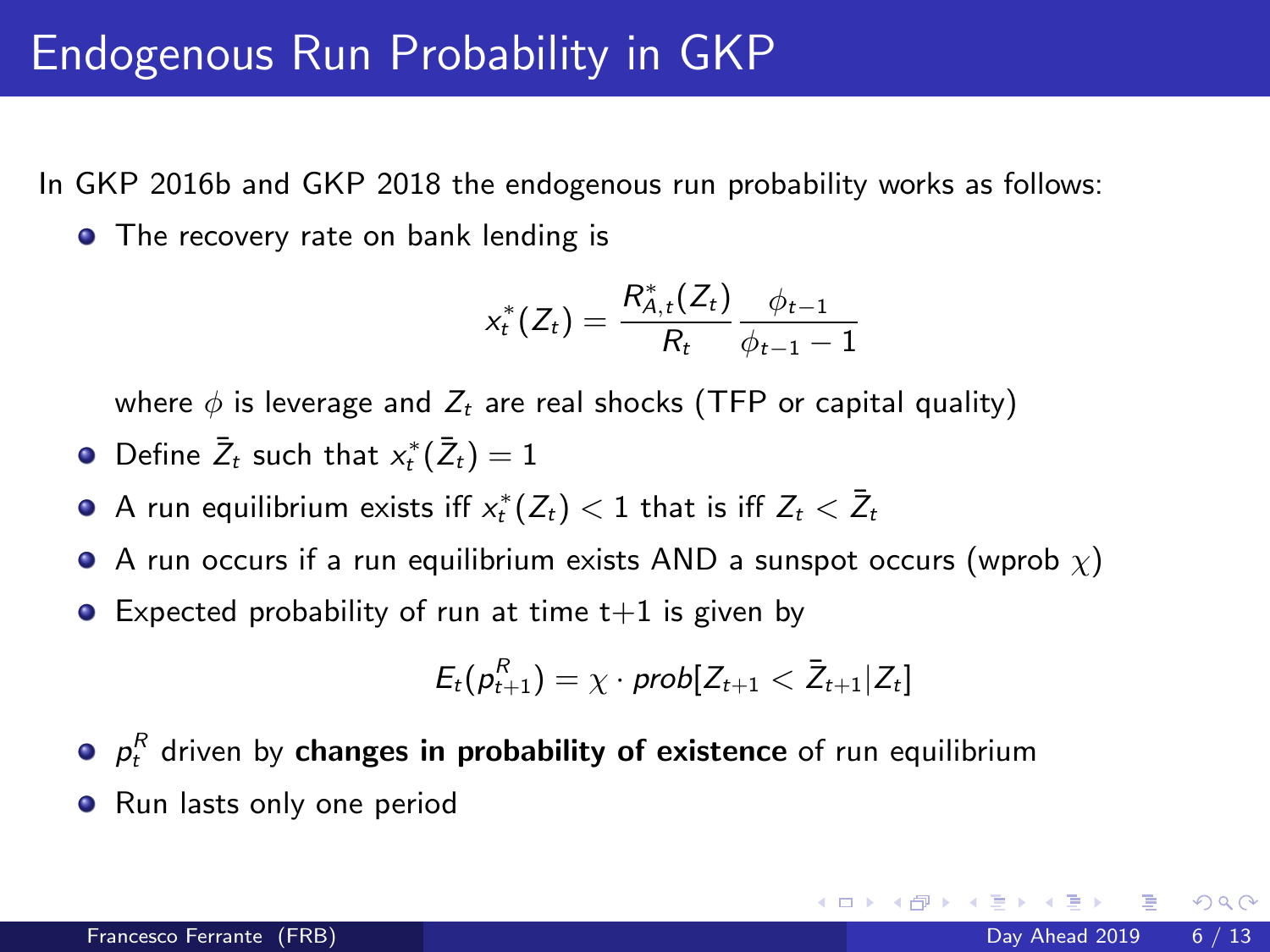### Endogenous Run Probability in PZ

In Poeschl and Zhang (2018)

• RBs recovery rate conditional on SBs default is given by

$$
\tilde{x}_{t}^{*}(Z_{t},\xi)=\xi\frac{R_{A,t}^{*}(Z_{t})}{R_{t}}\frac{\phi_{t-1}^{S}}{\phi_{t-1}^{S}-1}=\xi x_{t}^{*}(Z_{t})
$$

where  $\xi$  is default cost

- <code>PZ</code> assume a run equilibrium exists whenever  $\tilde{x}_t^*(Z_t,\xi) < 1$
- A run occurs if a run equilibrium exists AND a sunspot occurs
- Sunspot probability follows  $g(\tilde{x}_t^*)$  with  $g(\tilde{x}_t^*)'< 0$  (similar to in GKP 2016a)
- $\bullet$  Expected probability of run at time  $t+1$  is given by

$$
E_t(p_{t+1}^R) = E_t[g(\tilde{x}_{t+1}^*) 1\!\!1(E_t(\tilde{x}_{t+1}^*) < 1)]
$$

- $\rho_{t}^{R}$  mainly driven by changes in sunspot probability
- Run equilibrium persists with probability  $\pi$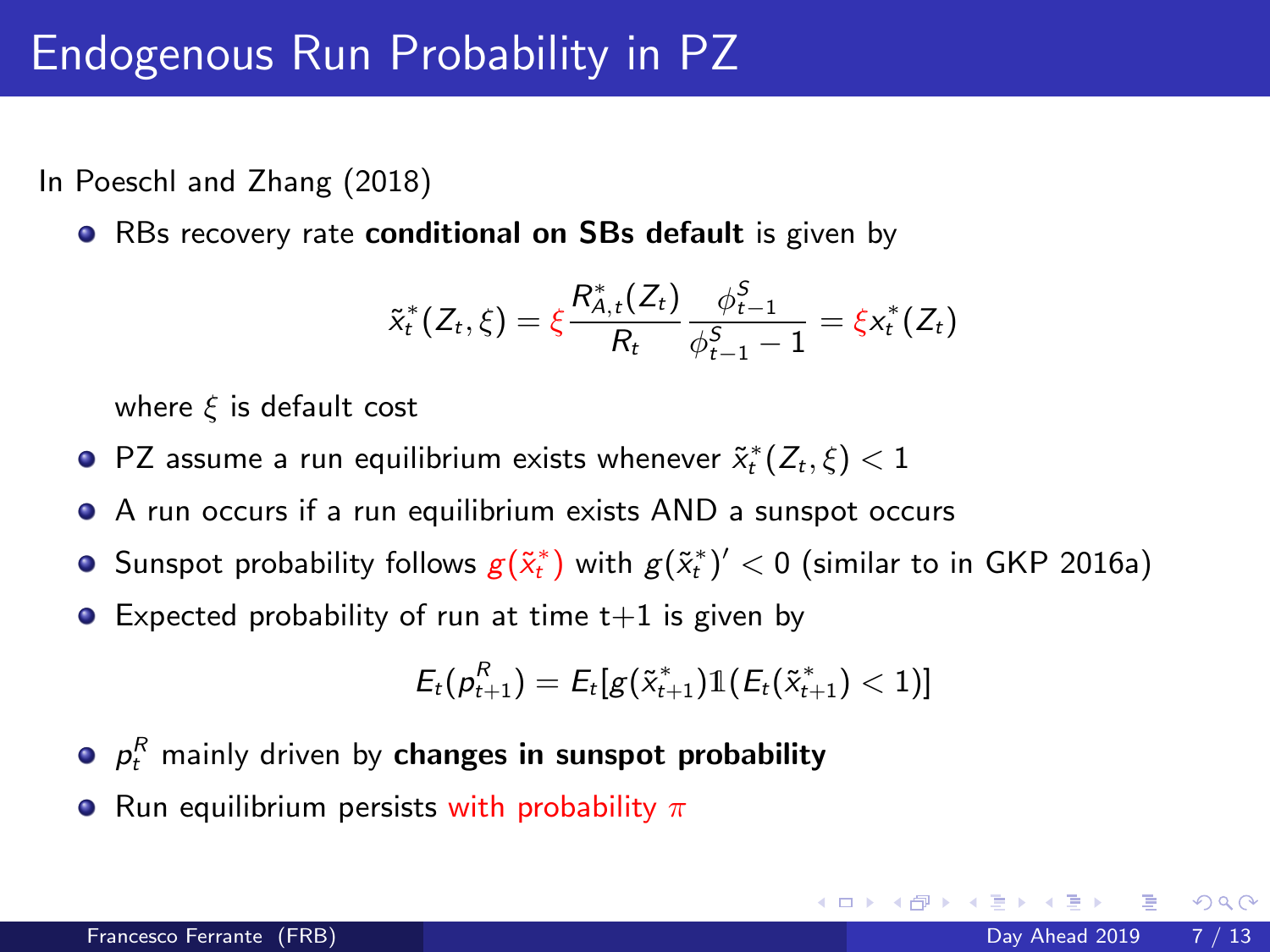### Possible issues with default cost  $\xi$

- Default cost does not imply any resource cost  $\Rightarrow$  it **implies a** transfer from RBs to HHs during a run. Is this realistic?
- Why does run equilibrium existence depend on  $\tilde{\mathsf{x}}(Z_t,\xi)$  rather than  $x_t(Z_t)$ ? Does this mean that banks default even if they would have resources to pay back borrowers?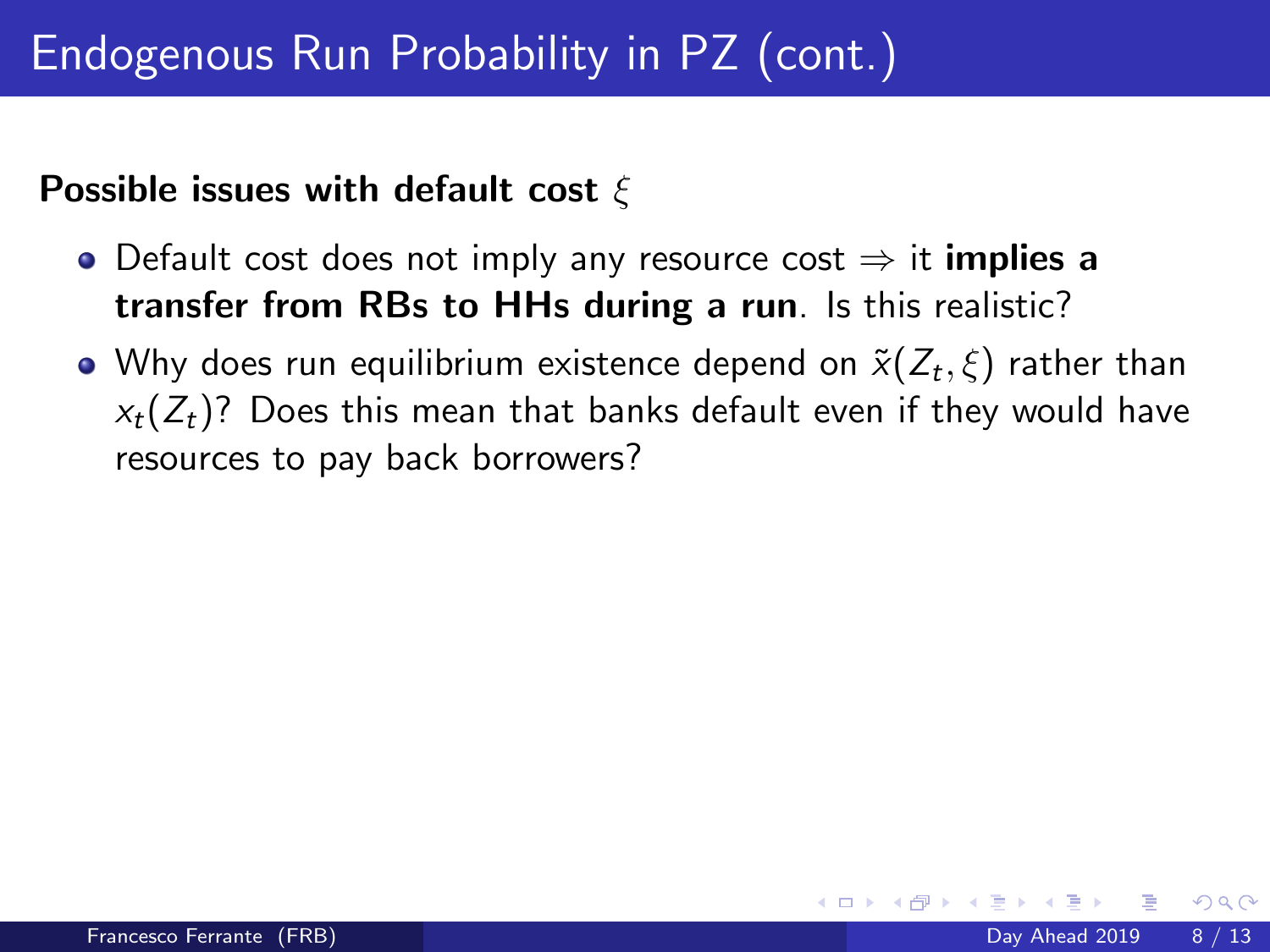### Possible issues with default cost  $\xi$

- Default cost does not imply any resource cost  $\Rightarrow$  it **implies a** transfer from RBs to HHs during a run. Is this realistic?
- Why does run equilibrium existence depend on  $\tilde{\mathsf{x}}(Z_t,\xi)$  rather than  $x_t(Z_t)$ ? Does this mean that banks default even if they would have resources to pay back borrowers?

SUGGESTION: Why not use same approach of GKP 2018 ?

- Drop default cost (and  $\pi$ )
- Run probability link to fundamentals is more intuitive
- Possible problem: in current model TFP shock might not generate enough amplification and endogenous fluctuations in  $\varkappa_t$  and  $\rho^R$
- $\bullet$   $\xi$  and  $\pi$  might be needed to generate meaningful impact of SB runs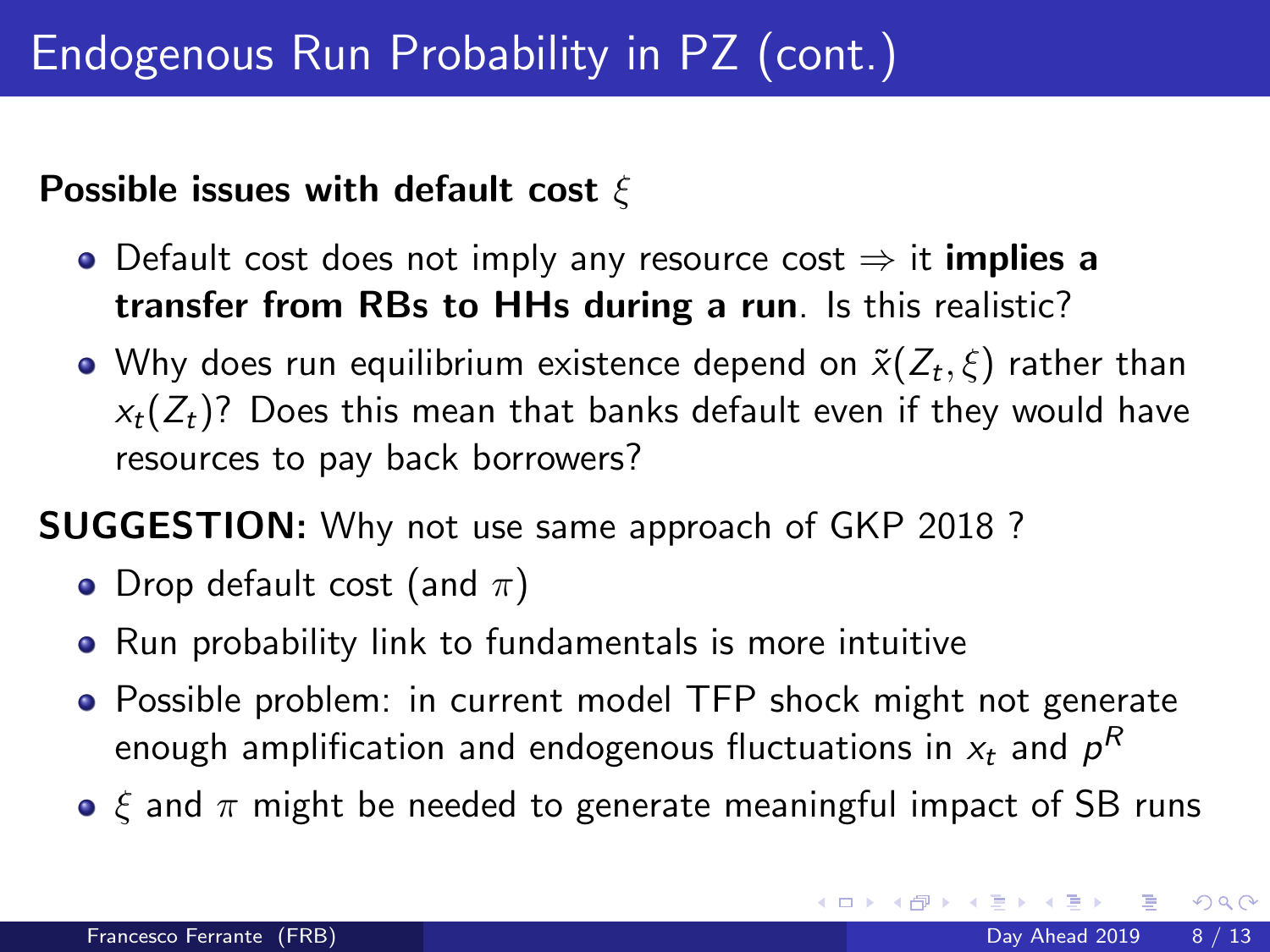# Financial Amplification in the Model

#### How strong is endogenous amplification in no-run equilibrium?

- Key to understand how leverage and  $x_t$  move with standard shocks
- Without fixed capital usually TFP causes small movements in asset prices and bank net worth
- In previous version of paper financial crises much less persistent than data
- **It would be useful to see some IRFs for financial crises**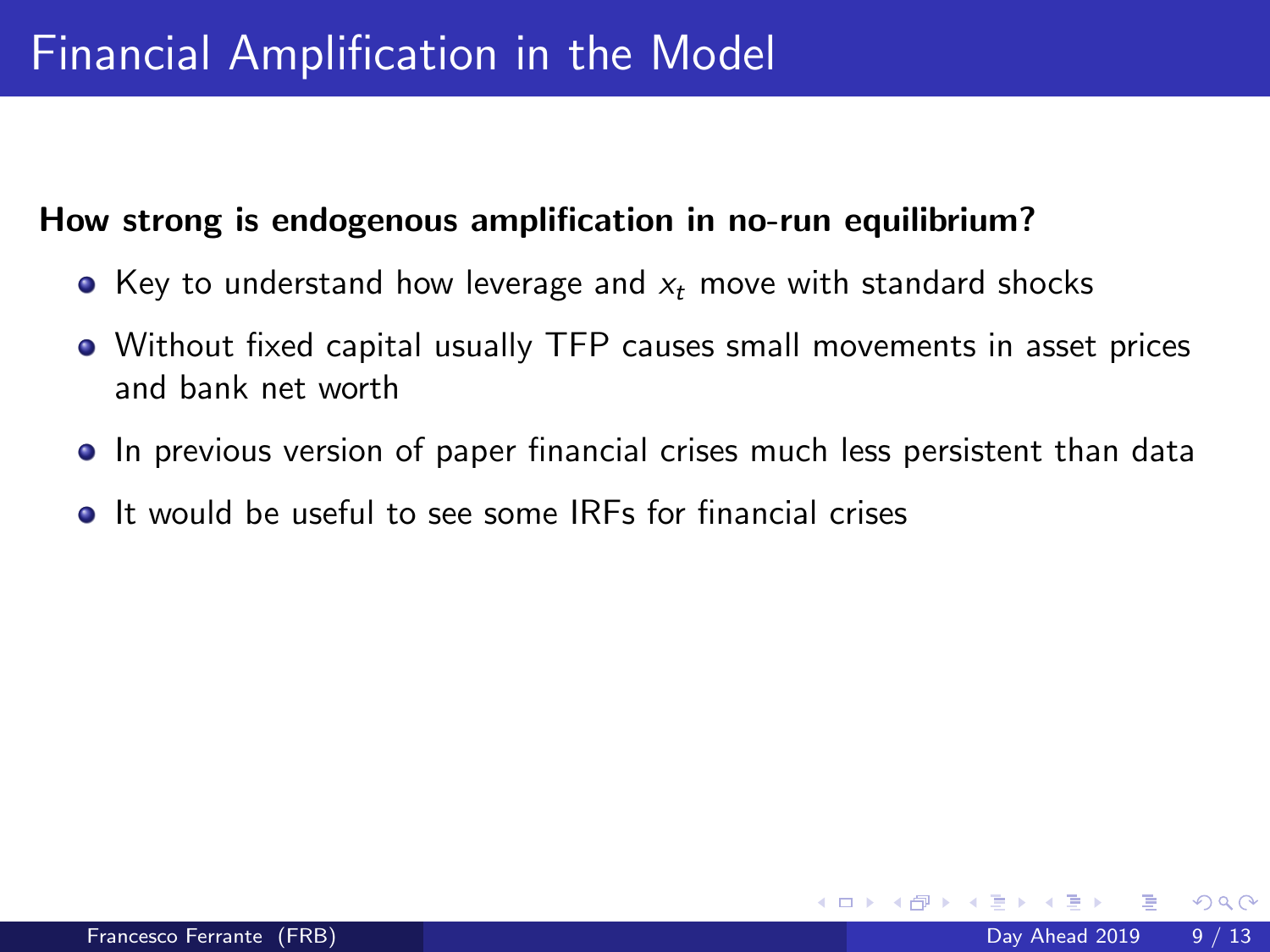# Financial Amplification in the Model

#### How strong is endogenous amplification in no-run equilibrium?

- Key to understand how leverage and  $x_t$  move with standard shocks
- Without fixed capital usually TFP causes small movements in asset prices and bank net worth
- In previous version of paper financial crises much less persistent than data
- **It would be useful to see some IRFs for financial crises**

SUGGESTION Make sure you have amplification in No-Run equilibrium:

- Use capital quality shock
- Introduce nominal rigidities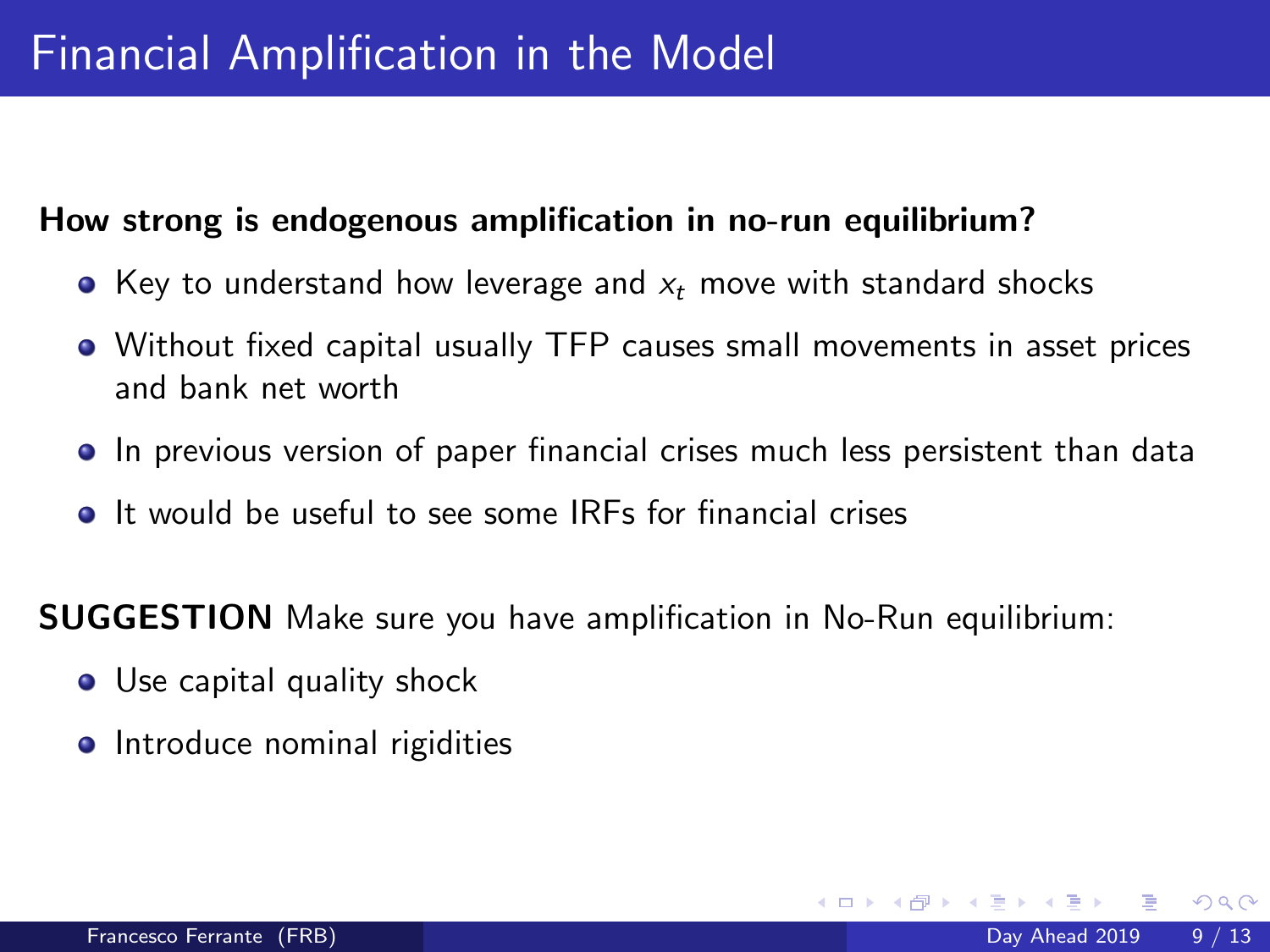# Macroprudential Policies

- $\bullet$  Model features several externalities  $\Rightarrow$  competitive equilibrium is inefficient
- **However computing optimal policy is extremely challenging**
- Authors' approach: consider simple rule for RBs leverage

$$
\phi_t^R = \frac{Q_t k_t + \gamma b_t^R}{n_t^R} \leq \min(\hat{\phi}_t^R, \bar{\phi}_t^R)
$$

where  $\hat{\phi}^{R}_{t}$  is leverage in comp. eq., and  $\bar{\phi}^{R}_{t} = \frac{\hat{\phi}^{R}_{t}}{1+\tau_{t}}$ 

- $\bullet \Rightarrow$  regulatory constraint always binding if  $\tau_{\star} > 0$
- **•** Tricky part with simple rules: finding one that improves welfare
- In the model this type of MacroPru does not improve welfare
	- Decline in capital out of run states more than compensate decline in  $\rho_{t}^{R}$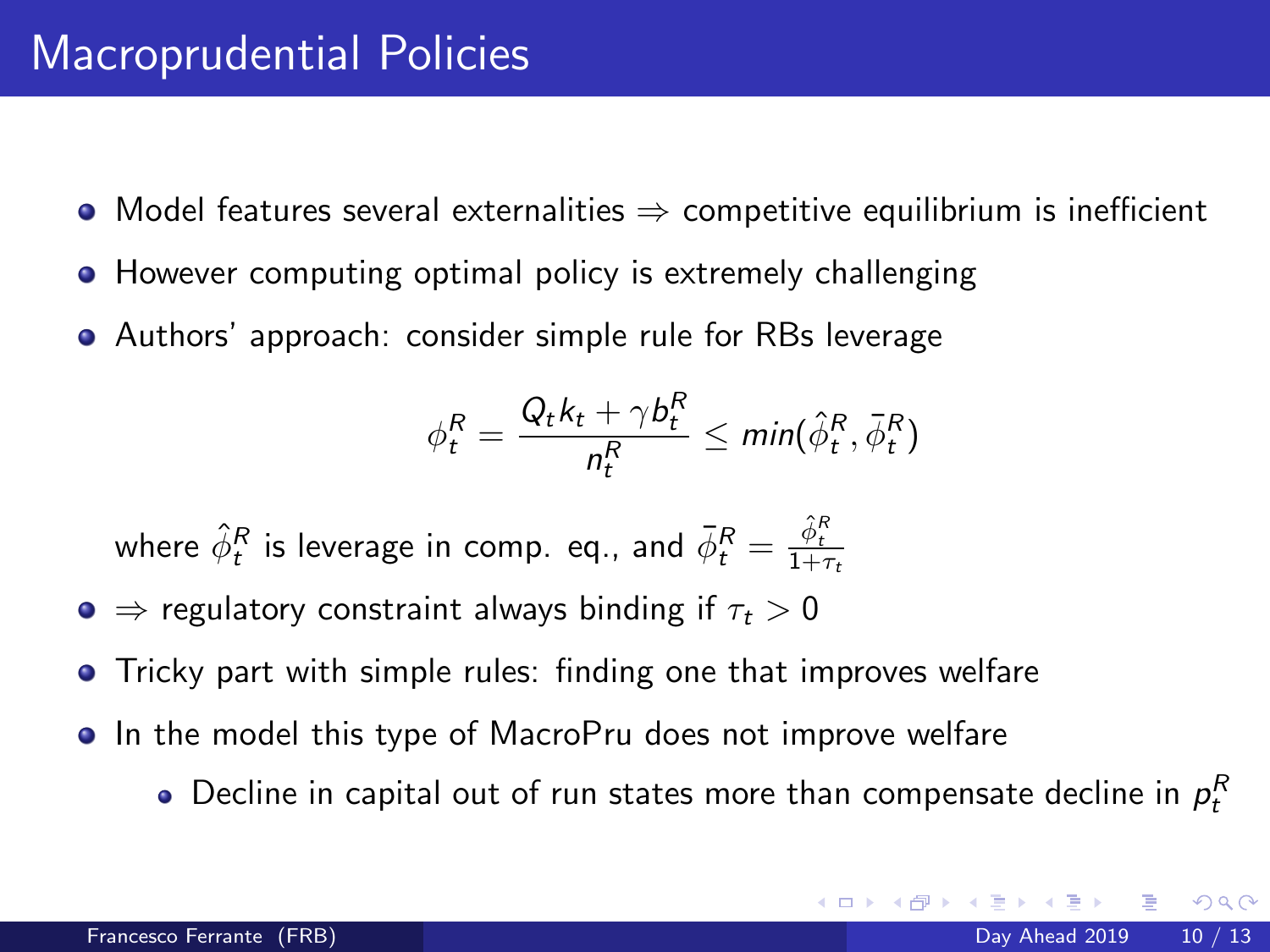### MY SUGGESTIONS:

 $\textbf{D}$  Make current regulatory constraint contingent on  $n_t^R$ 

- Assume that  $\bar{\phi}^R$  kicks in only when  $n_t^R > \bar{n^R}$
- Consider occasionally binding constraints: regulation active only when incentive constraint not binding (high  $n_t^R$ )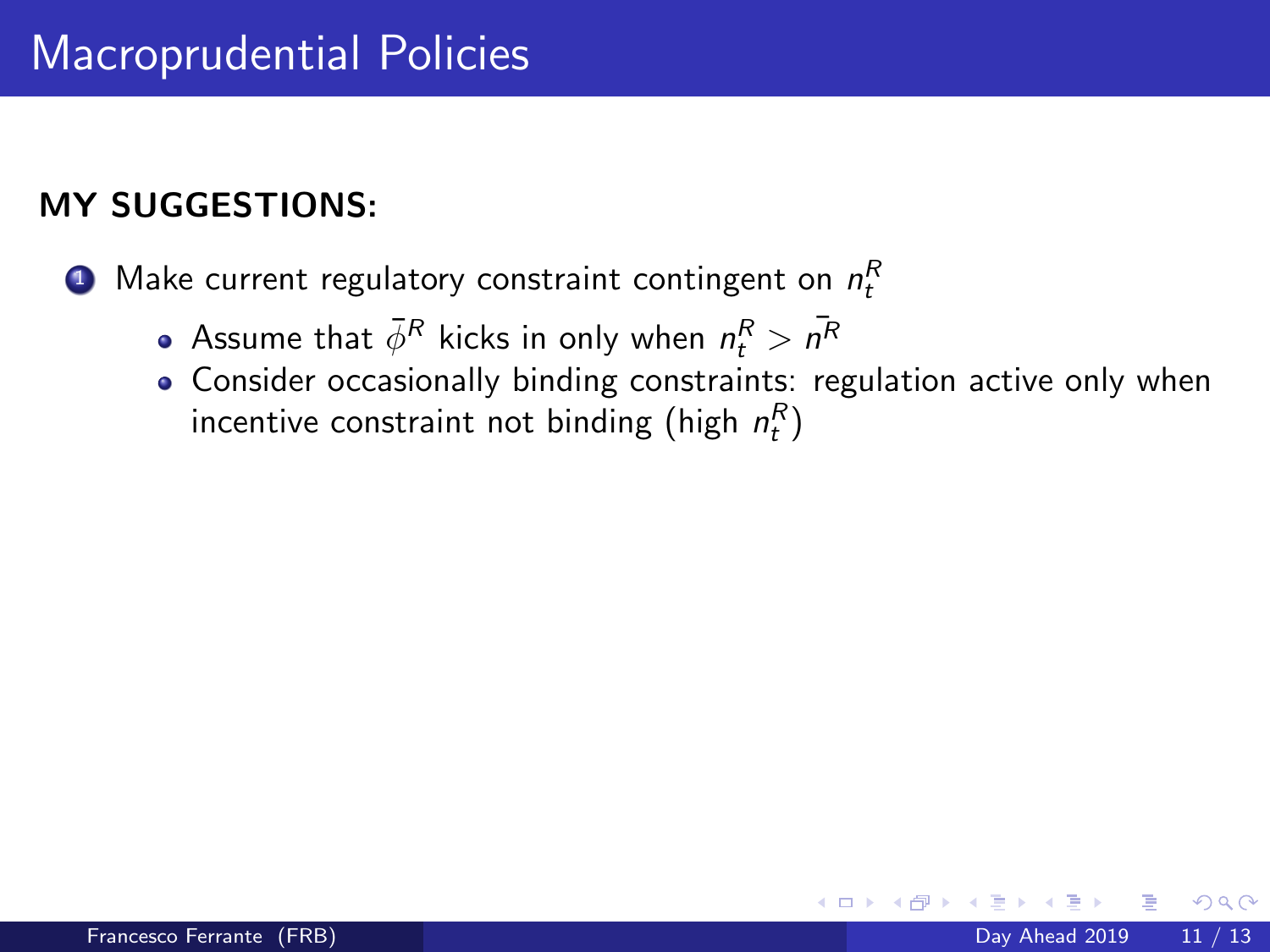### MY SUGGESTIONS:

 $\textbf{D}$  Make current regulatory constraint contingent on  $n_t^R$ 

- Assume that  $\bar{\phi}^R$  kicks in only when  $n_t^R > \bar{n^R}$
- Consider occasionally binding constraints: regulation active only when incentive constraint not binding (high  $n_t^R$ )
- $\bullet$  Alternative rule targeted at risk weight on  $b_t^R$ 
	- Current rule weights  $b_t^R$  as in competitive equilibrium  $(\gamma)$
	- Might look at rule curtailing lending to SBs more directly
	- Maybe use tax on lending to SBs ?

$$
\frac{Q_t k_t + \gamma (1+\tau^b_t) b^R_t}{n^R_t} \leq \hat{\phi}^R_t
$$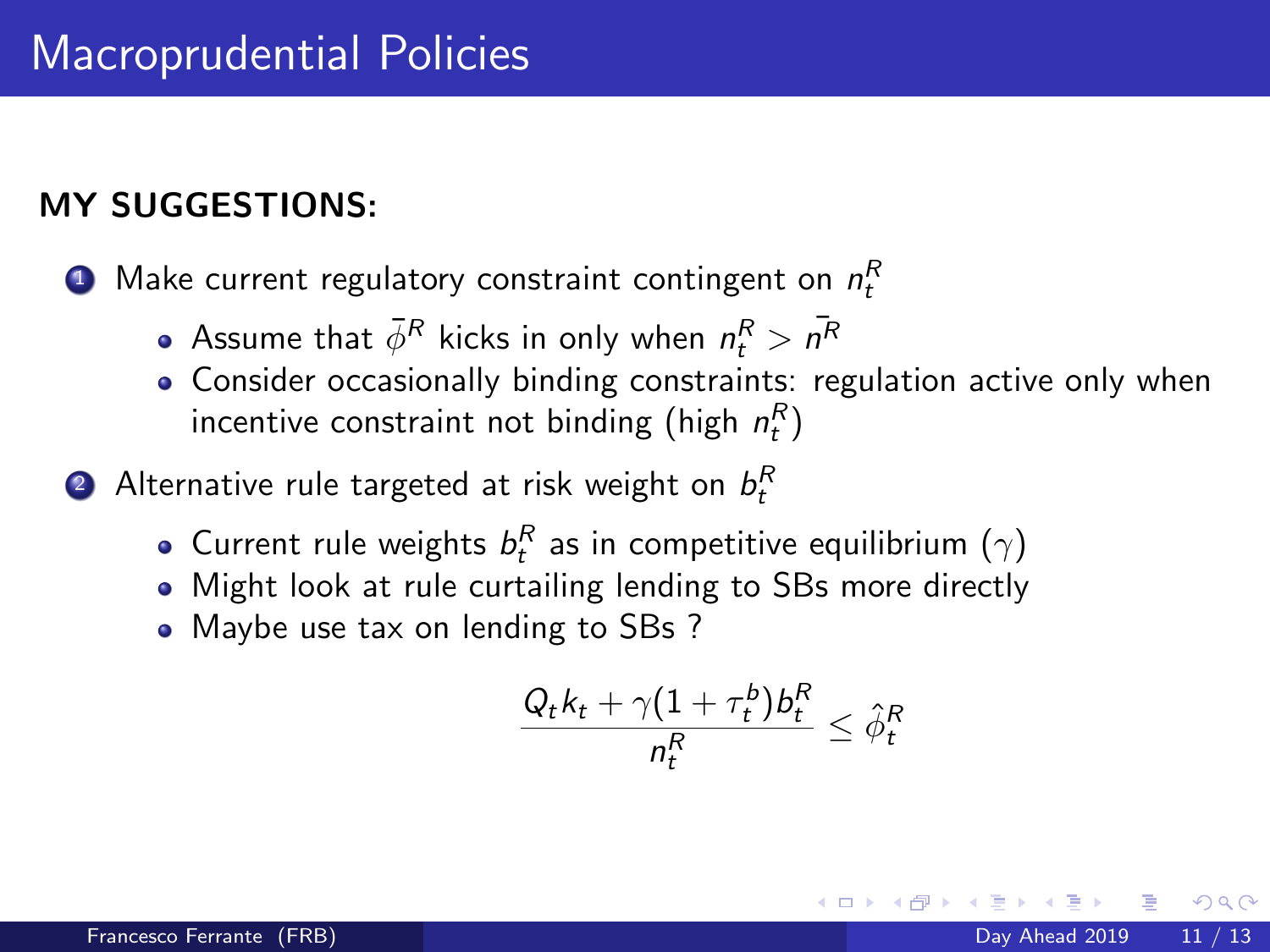- Very interesting paper: novel tradeoffs linked to increasing RBs capital buffers
- Paper can be improved in two dimensions
	- **1** Modify endogenous run probability
	- <sup>2</sup> Experiment alternative policies to try to obtain welfare gains

4 0 8